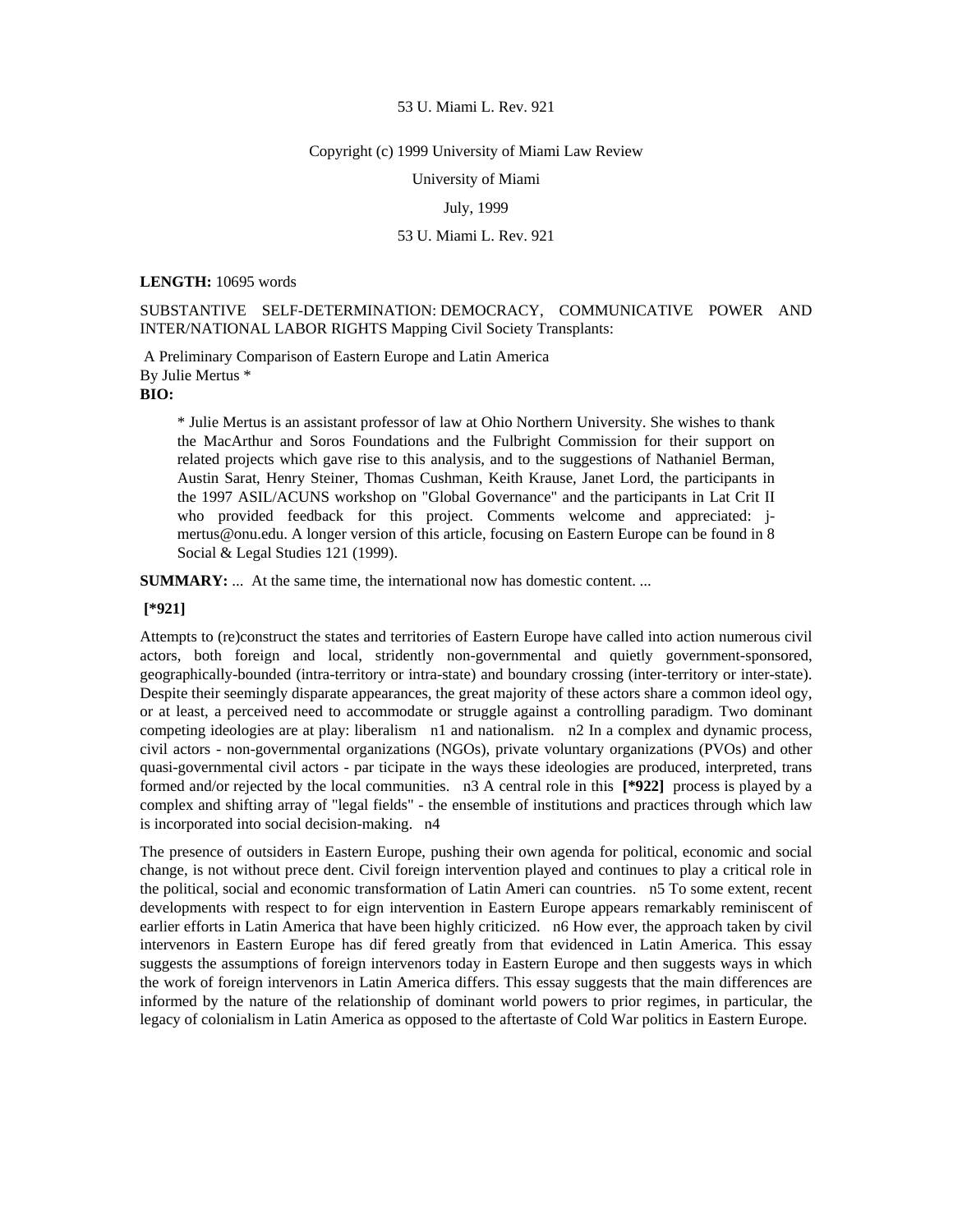Part I discusses each of these three methodological assumptions of civil intervenors in Eastern Europe in turn and suggests counter-orienta tions. Then, Part II compares this Eastern European civil intervenor tem plate to the approach generally taken in Latin America.

Part One: Methodological Assumptions of Civil Invervenors in EasternEurope

 Despite their best intentions, Western intervenors in the post-Cold War states of Eastern Europe tend to labor under assumptions which undercut their ability to act as a positive, transformative force. n7 Three such assumptions can be identified as follows:

1. Ideologies have converged into one alternative: liberalism.

 **[\*923]** 2. Knowledge is located in one form and one place.

3. Political space can be compartmentalized between the local and the global and the state, the individual and the international.

A. The Notion of Convergence

 To date, the dominant program throughout Central and Eastern Europe has been based on the idea of convergence. Convergence is the notion that Communism has been defeated and that all political, legal, economic and social programs are merging into what is now the only available alternative: liberalism. n8 Francis Fukuyama popularized this thesis with his declaration in the End of History: "For a very large part of the world," Fukuyama wrote, "there is now no ideology with preten sions to universality that is in a position to challenge liberal democ racy..." n9 As Rob Walker explains, for many, "the interpretation of specific events [such as the fall of the Berlin wall] affirms a triumphant view of history: the conversion of Them into Us (or U.S.), the final admission that freedom and democracy are to be gained only where the magical logic of Capitalism and modernity are allowed to cast their spell over time and space." n10 Western intervenors have a particularly easy time imagining Eastern Europeans turning into "Us"; after all, we imag ine that They are already close kin to Us. n11

For many states and individual actors in Eastern Europe, maintain ing power in an increasingly globalized n12 and regionalized n13 world **[\*924]** entails propagation and perpetuation of the liberal program. This includes both an investment in both social democracy and the market- economical view of a good society. n14 The liberal program is based on the notion of relatively weak states overseeing free market economies<br>in which land and property have been privatized. n15 The liberal program places the rhetoric of in which land and property have been privatized. democracy at its core although the practice of democracy may indeed be "thin on the ground." n16 Therein, "new democracies" are to operate through a system of "good governance," which entails a formula of political parties, independent media, open elections, transparency in government and a series of checks and bal ances in the governing body. n17 Law plays a crucial role in this picture, as relations in government and society at large are to be governed by the rule of law and not brute power. Moreover, the State is to respect indi vidual rights, and legal institutions are to be built to keep this system well-oiled and working. n18 Unification of law is sought to be achieved through international institutions designed specifically to promote such unification, such as the Hague Conference on Private International Law and the UN Commission on International Trade Law, and through transsovereign cooperative arrangements and transsovereign legislation applicable to the members of these groups. n19

 **[\*925]** Contrary to the notion of convergence and the liberal program that has been built up around it, is the assumption that multiple and even conflicting ideologies can and do exist simultaneously. For example, in the former Yugoslavia, the main competing ideologies are various forms of nationalism. Whereas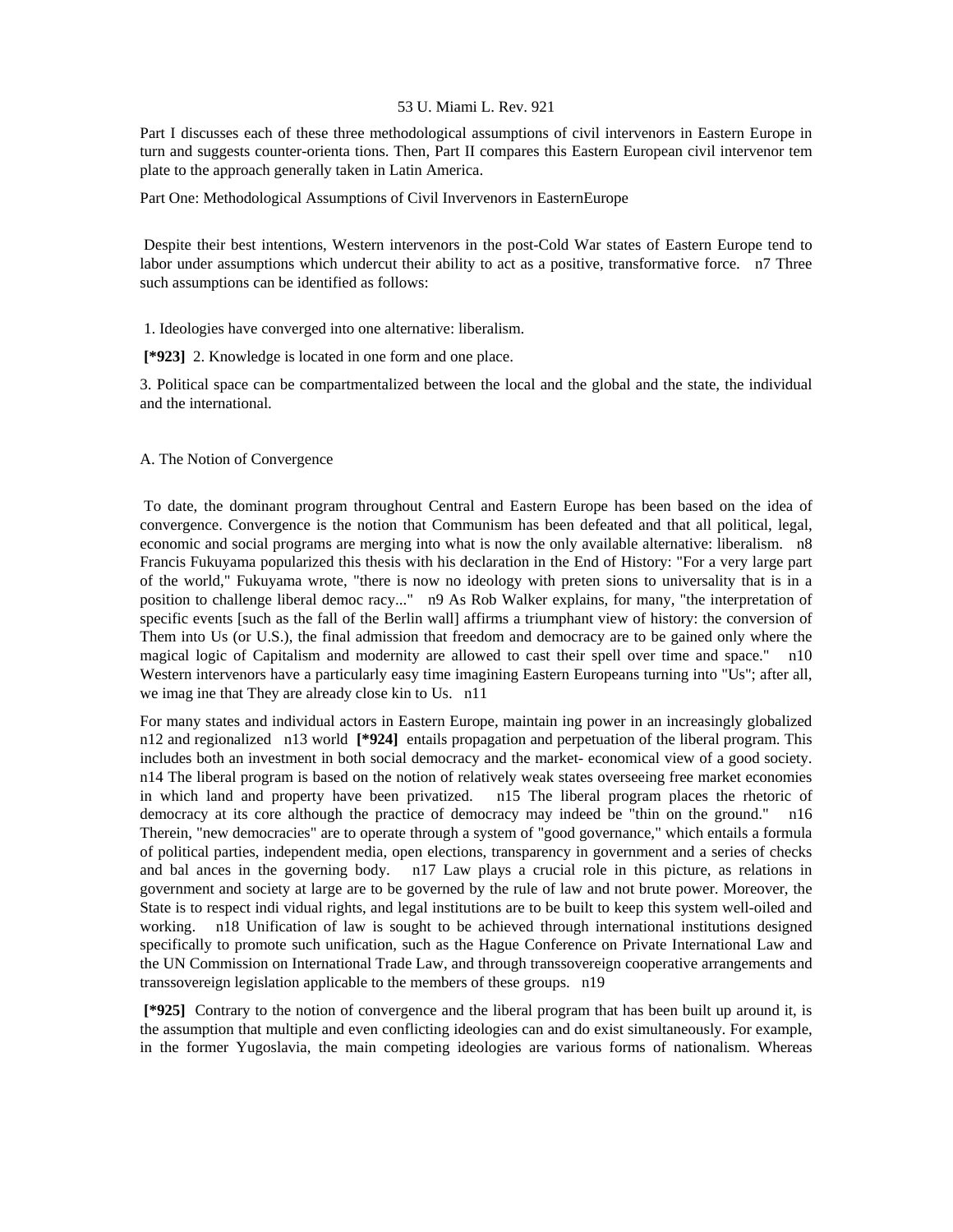dominant powers use race as a construct in other parts of the world, in Eastern Europe the category of choice for apportioning benefits and burdens is the "nation." To be sure, national isms alone cannot be blamed for the war in Croatia and Bosnia-Herzego vina. Rather, nationalisms were a tool for something else - power and domination - but still nationalisms were a force at play. In the former Yugoslavia, politicians rekindled nationalist tensions in order to create the perceived (and then in some cases real) need for their protection against the "Enemy Other." War then closed the ranks. People through out the former Yugoslavia were forced to decide who they were among three narrow choices: Serb, Croat or Muslim (Bosnjk). This left four categories of people without any identity: those of mixed parentage or marriage; those who were of another national identity, such as Albanian or Hungarian; those who wanted to identify themselves as something else, either above the nation, such as European, or below the nation, such as a member of a particular neighborhood or organization; and those who did not want to participate in the labeling process. In creating and sanctioning a post-war Bosnia drawn strictly on national lines, the Dayton Peace Accord n20 merely cemented national divisions. n21 Like it or not then, nationalisms are a force to be reckoned with in the former Yugoslavia. n22

Moreover, the notion of convergence should be rejected as liber alism comes in many varieties. Different models may change their degree of emphasis on the importance of a classic free market; offer alternative analyses of individualism and the countervailing imperative of the collective; and provide their own redefinitions of the public **[\*926]** sphere, fundamental rights and civic culture. n23 Indeed liberalism can be and is combined with other ideologies, including nationalism. n24

Liberalism and nationalism are usually posited as irreparably at odds with one another, as the claims of the nation often infringe upon the currently recognized borders of existing sovereign states. n25 Nations clash with states in many ways. The legitimization of states stems from geographic boundaries; in contrast, the legitimization of nations stems from "communities of sentiment," from imagined and real histories of belonging. n26 State sovereignty traditionally stresses the link between the state authority and a set of political institutions that serve individual political beings; n27 national sovereignty stresses the link between the national authority and a defined population united as a self-identifying group. n28

This is not to suggest that liberalism and nationalism are inevitably incompatible; they could in fact be combined as liberal nationalism. Underlying nationalism, as Yael Tamir argues, is a range of perceptive understandings about the human situation, of what makes life meaning ful and creative, as well as, a set of praiseworthy values. n29 Tamir reasons that by nature individuals are members of communities of sentiment and belonging. n30 Outside such communities, "their lives become meaning less; there is no substance to their reflection, no set of norms and values of light of which they can make choices and become the free, autono mous persons that liberals assume them to be." n31 This vision of national ism complements liberalism:

 Liberals can acknowledge the importance of belonging, membership, and cultural affiliations, as well as the particular moral commitments that follow from them. Nationalists can appreciate the value of per **[\*927]** sonal autonomy and individual rights and freedom, and sustain a commitment for social justice both between and within states. n32

 The desire of liberals to protect individual autonomy could benefit from the efforts of nationalists to promote the culture and status of the group. Thus, the notion of convergence should be rejected not only because nationalism exists as an alternative ideology to liberalism, but also because liberalism itself may appear in many forms.

B. A Single Form of Knowledge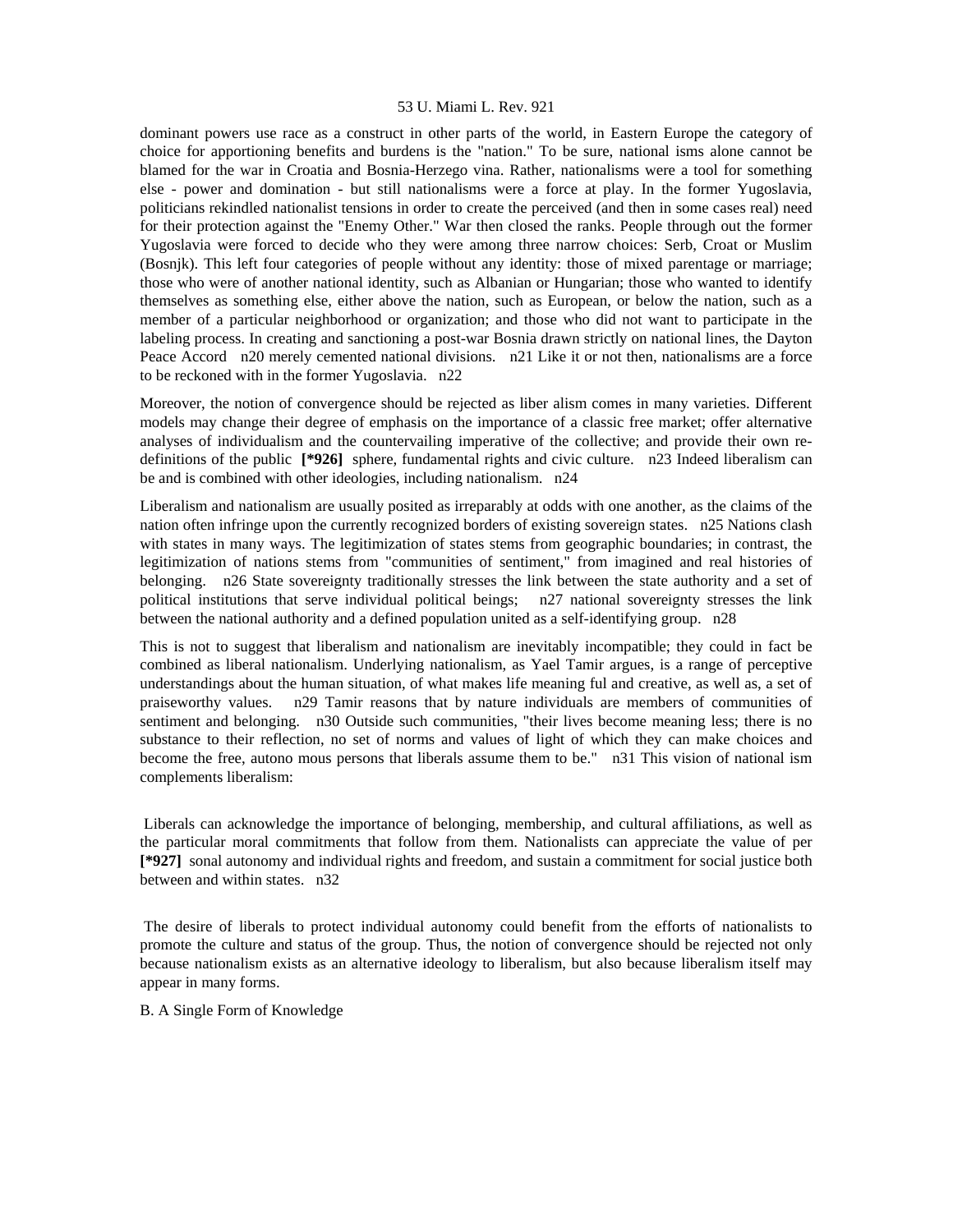The second assumption commonly acted upon, although rarely acknowledged by foreign intervenors, is the idea that there is one form of knowledge - a universal, transtemporal, abstract, objective truth. n33 According to this orientation, the search for universal truth is an una voidable dilemma for those who believe in human rights and social change. n34 In searching for principles that can guide their work, foreign actors tend to behave as if knowledge has its situs exclusively in the spheres of the powerful, and not in the realm of the "subaltern," that is from those who have been subordinated according to any system creat ing a hierarchy of difference based on relations of domination and subor dination. n35 Under this scenario, outside "experts" (such as the election monitor or human rights observer) play a particularly important role in knowledge formation. In the privileged position of "objective" messen ger and observer, the foreign "expert" delivers the message to the locals (for example, the message about human rights) and then reads the locals for consumption back home.

Alternative ways of thinking about knowledge challenge this lim ited vision. First, knowledge exists in many sites. Alternative forms of knowledge can be read from below, from the experiences of those in the subaltern. n36 Competing claims to truths can be seen within states and communities. At times, competing truths can be found in the main "pub lic sphere," that is the "institutionalized arena of discursive interac tion." n37 Yet often the institutionalized public sphere is not truly open to all voices, and some interlocutors are muted in their attempts to speak. **[\*928]** In such cases, the subordinated groups create their own fora for expres sion. Nancy Fraser describes these fora as "subaltern counterpublics," that is "parallel discursive areas where members of the subordinated social groups invent and circulate counter discourses, which in turn per mit them to formulate oppositional interpretations of their identities, interests, and needs." n38 Where the subaltern fear retribution for exercis ing their voice, they may create coded means of expression. n39 Although the foreign observers may not be able to hear or understand them, the subaltern nearly always find some way to speak.

It follows that the outside "expert" does not have a privileged claim to objective knowledge. Rather, the reading of the "expert," like all read ings, is filtered through his/her own cultural/social/political preconcep tions. n40 Moreover, just as "experts" read their subjects, the subjects read the "experts." Locals carefully select the information they disclose to visiting "experts," calculating how best to serve their own agendas. Acknowledging locals as subjects and not mere objects can be disturbing for "experts." "The realization that 'they' can read 'us,'" Jean Franco writes, "spreads like glaucoma over the once confident imperial eye." n41 In the exchange of information and the location, perpetuation and manipulation of truths, locals are every bit as active as "experts."

Through their failure to engage in a two-way exchange of experi ence, many foreign intervenors unwittingly promote an image of them selves as the beneficent outsider and their "clients" as the passive recipients. They, thereby, draw a line between the knowing and the needy. The foreign intervenors give their "clients" the programs they want to give, often to actors that they have created or that still exist only in their imagination, and they extract the information they had imagined they would find. Few see their "clients" as actors with their own agen das, and even fewer imagine that they could learn something from their "clients" that could help transform their own societies. Yet just as for eign "experts" leave their mark on the societies they encounter, the **[\*929]** experience changes the experts: they will never return home again quite the same.

"Experts" are disarmed in yet another manner: localisms challenge universalisms. One can believe in "core values" or "universal truths" common to all faiths and cultures and still acknowledge the impact of localisms in translating the message of the outsider (i.e. the message of human rights) into something that makes sense locally. Foreign interven tions, from humanitarian aid to democratization programs, often exacer bate individuation n42 and particularism, instead of promoting universalisms. Rather than leading to the construction of some "global community," n43 "world without borders" n44 or "global culture," n45 outside interventions spark the creation of reactive, fortified local communities. As Lash and Urry note with respect to the political economy, "Broadly speaking...local powers tend to be reactive, to resist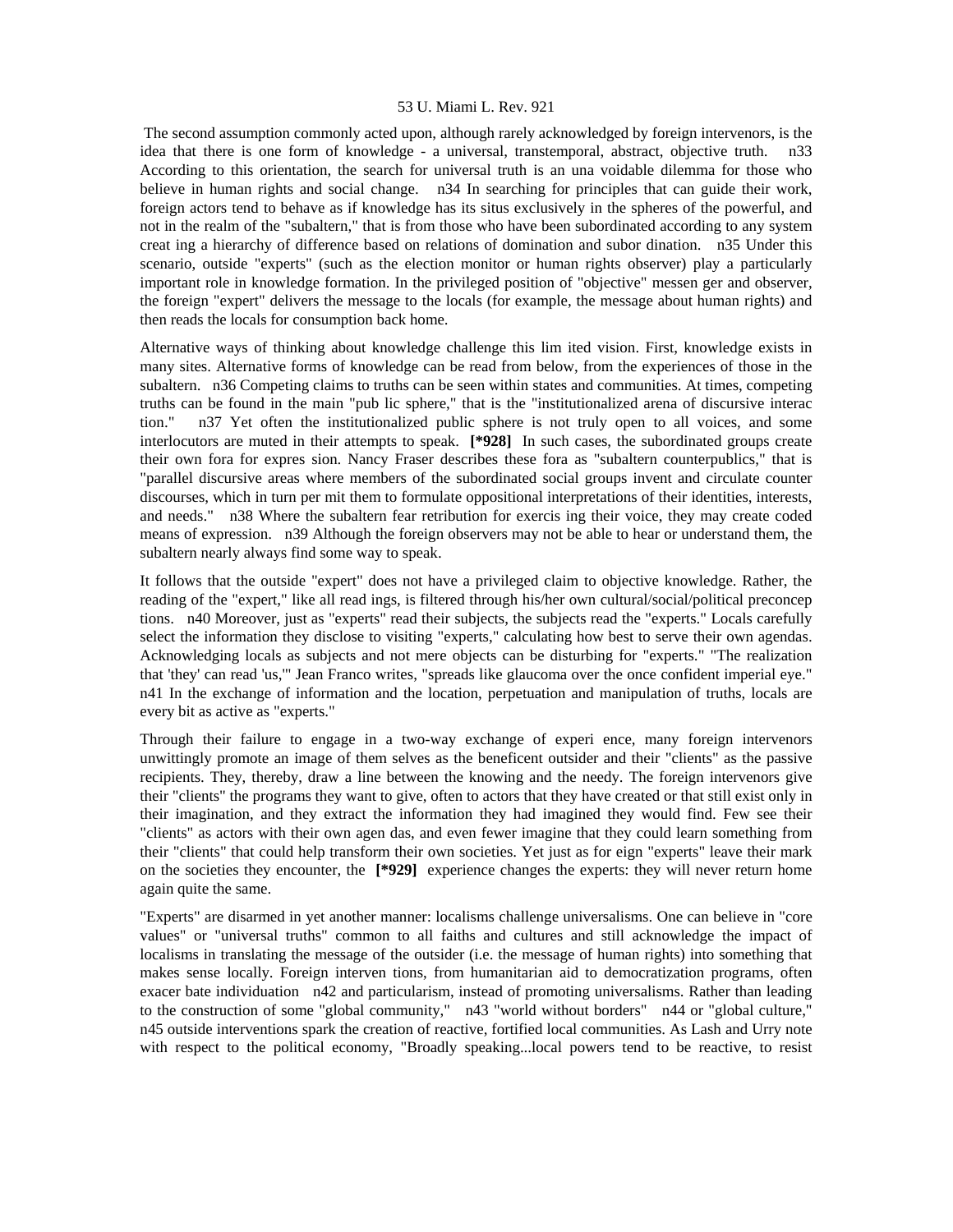decisions from centers, and to devise institutional and policy responses through identi fying niches in existing forms of social organizations." n46 Moreover, by creating and privileging selected local organizations, the intervenors cre ate new boundaries within society between those who have and those who do not have foreign contacts and capital. Those left out often react by retreating to an insular group, which gains its identity through oppo sition to the privileged.

In times of economic crisis, as in many countries of Eastern Europe, external intrusions are especially likely to be regarded as threat ening, leading to withdrawal and closure of the niches of family, ethnic ity, nation and religion. n47 These niches attempt to preserve their distinctiveness on the basis of "frontal insulation" ("disassociation" or "delinking") n48 and distance themselves from the global forces through **[\*930]** (re)creation of their oppositional local culture. These reactions may rep resent positive developments in that they may help preserve local cul ture. However, they may at times forewarn of regressive developments as the threatened local also often attempts to preserve its identity by lashing out against a local enemy "other."

In their interpretation of the universals promoted by outsiders, locals draw from their own historical and contemporary experiences. Dov Shinar notes that, "blueprints for social change cannot be copied or imposed in their entirety; and particular cultural identities have to be considered." n49 With no alleged universalism, this is truer than with democracy. As Rob Walker observes, "principles of democracy have been worked out with any degree of conviction only in relation to a particular somewhere..." n50 Thus, "place" still plays an important role, preventing the move from particularity to homogeneity. n51

In Eastern Europe, in both the institutionalized public sphere and the subaltern counterpublic, locals craft truths to address (that is, to fit or challenge) the competing ideologies of nationalism and liberalism. All of these truths are claims to power that shape human behavior. What matters most is that people believe them, not that they are universal, static, objective or even factually true. Many "rule of law" and "democ ratization" intervenors rely too heavily on the creation of institutions and the propagation of good laws. They fail to recognize that individual and group perceptions about international law shape behavior and model social change more than the positive law itself. n52 Locked into believing in one form of universal, objective knowledge, intervenors often fail to hear these perceptions and competing truths. As a result, outside plans to transplant universalisms do not take root, but instead bring about unintended and often illfated consequences.

# C. Compartmentalization of PoliticalSpace

 The traditional Western political map is highly compartmentalized, "highly linear, incredibly precise (at least in appearance), partitioned into distinct parcels, and continuous in the sense that, with only a few exceptions...it is entirely 'filled'. Moreover, the separate compartments are perceived as being imbued with a sense of independent integrity and **[\*931]** internal homogeneity." n53 Acting within this framework, foreign inter venors most often presume dichotomies between the local and the global and between the state and the global. While the intervenors may view themselves as part of a larger global project (of human rights, democrati zation, liberalization, humanization, etc.), they often understand their role in affecting change as limited to the local. They perceive social change as connected to place that is to the local actors and existing insti tutions. For its part, the State may see itself as an actor in the global scene, but it conceals and overlooks the local by reifying the local as a "dimension of the state or of pre-political civil society." n54

This compartmentalization of political space must be rejected in favor of a more fluid vision of global, local and state and with a decreased role for the increasingly porous state. This section examines the impact of globalization on the changing role of the state and the local. Although the discussion treats the state and the local separately, their transformations are interrelated and overlap.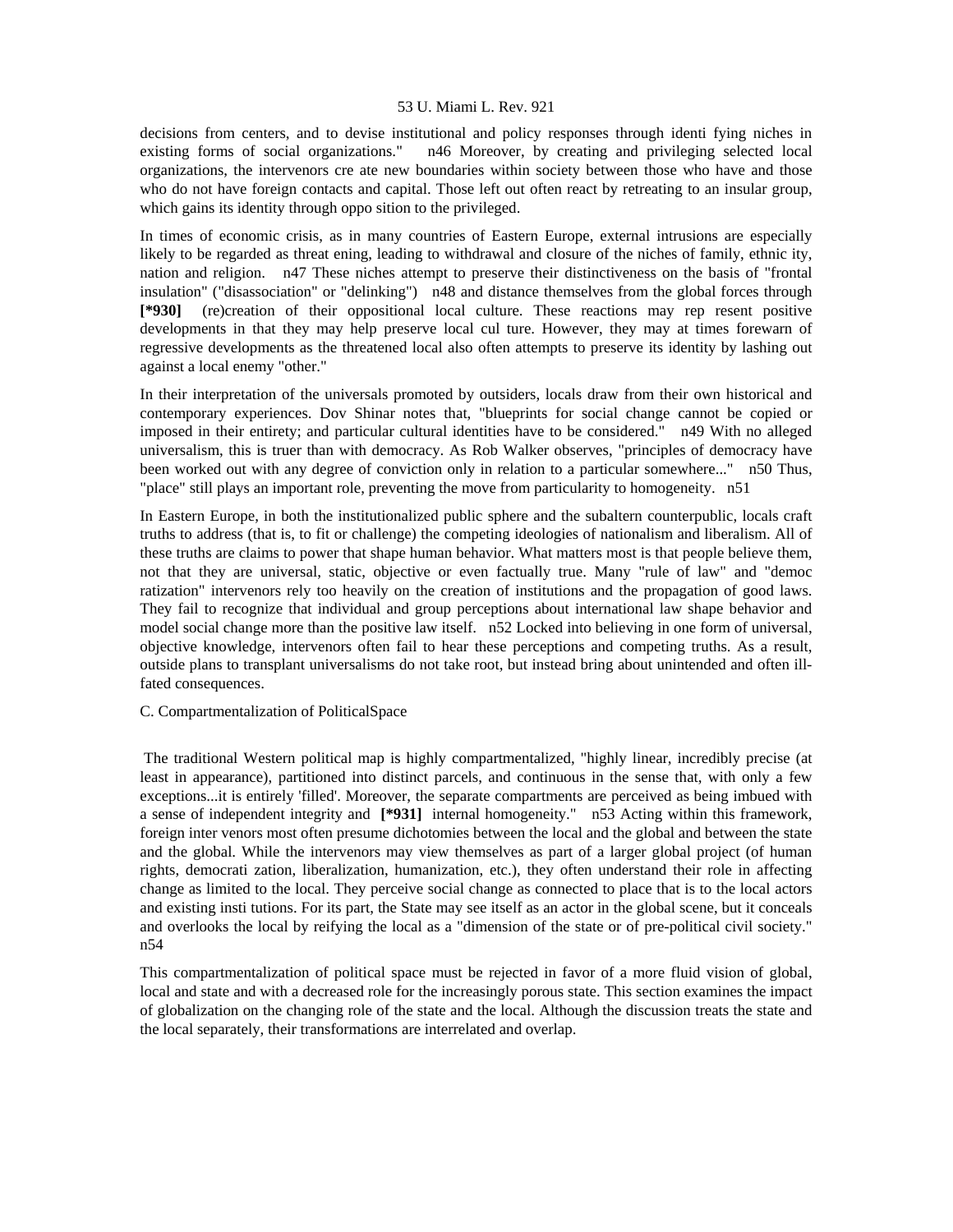# (1) the state

 Supporters of the Statist paradigm argue that a state-based system must be preserved in order to promote world security. According to this argument, individual rights are best protected through a system of rela tively strong states; transsovereign activities, such as international finan cial and labor markets are best policed through the negotiation between sovereign states. The Dayton Peace Accords, for example, sought to perpetuate at least the notion of a Bosnian state, if not a functioning state. n55

The state-centric view of international law and social organization has come under reconsideration from many commentators, and for this reason, it will be dealt with briefly here. n56 As a formal matter, interna **[\*932]** tional and regional legal systems and mechanisms are indeed state-cen tric, but in practice, states are often weak and transitional, and state boundaries are increasingly permeable. n57 Instead, power has shifted to forces above and below traditional state boundaries. On the one hand, power has moved down to sub-state grouping, such as national groups and other entities of identification and belonging, and, on the other hand, out to the transsovereign forces impervious to state boundaries. In turn, the loyalties of individuals and groups are torn away from the state to these dichotomous forces of sub-states and transsovereigns. For many, to be an individual living in Europe these days means to be European and a member of their national group, and only then a citizen of their country.

As a concomitant of their integration into and participation in transsovereign actors, states experience limitations on their classical sovereignty. n58 So, for example, such states face restrictions on their ability to guard their borders against intrusions from an increasing number of external regulations, including human rights and humanita rian laws. Today's market endeavors are also characterized by a culture of postmodernity, n59 including enhanced mobility in capital and labor. A new paradigm would "have to take into consideration the whole gamut of nonstrategic and nonnuclear factors that now imperil the functioning of states big and small, from food and energy price rises to the pollution of the environment in which we live, threats that do not respect either the boundaries or the sovereignty of states." n60

The rise of alternatives to the state paradigm is not likely to threaten state security. After all, perpetuation of the state paradigm itself is multi-edged - it serves the interest of some and is as likely to preserve peace as it is to spark conflict. n61 In their study of a state-bound concept of sovereignty and a notion of sovereignty linked to nation, Barkin and Cronin found that "the degree of violence 'defined as total physical harm that comes to people' is not necessarily any greater with any given understanding of sovereignty." n62 Only the sites of violence have changed, from inter-state to intra-state violence. In many parts of Central **[\*933]** and Eastern Europe today, we see intra-state violence because the legiti macy and status of nations has grown and the power and authority of states has declined.

Foreign intervenors must still deal with the states of Eastern Europe. After all, the states grant visas, permission for foreigners to work in the country, and allow the passing and importation of equipment and supplies. Nonetheless, foreign intervenors must also deal with actors that exist above and below the state. For example, diaspora groups (governmental and non-governmental), military complexes and arms dealers, and trade bodies and transsovereign NGOs act as forces above the state influencing politics and society within that state. Below the state, intervenors may work both with groups that are part of the domi nant power and those of the subaltern.

## (2) the local

 Just as globalization has altered the meaning and power of the state, it has changed the meaning of the local. With the development of new technologies, forms of communication and ease of movement, the notion of local has lost its geographic meaning. The media plays a crucial role in the blendings of local and global, and thus local life is no longer separate from "the world out there." n63 "Modernity thus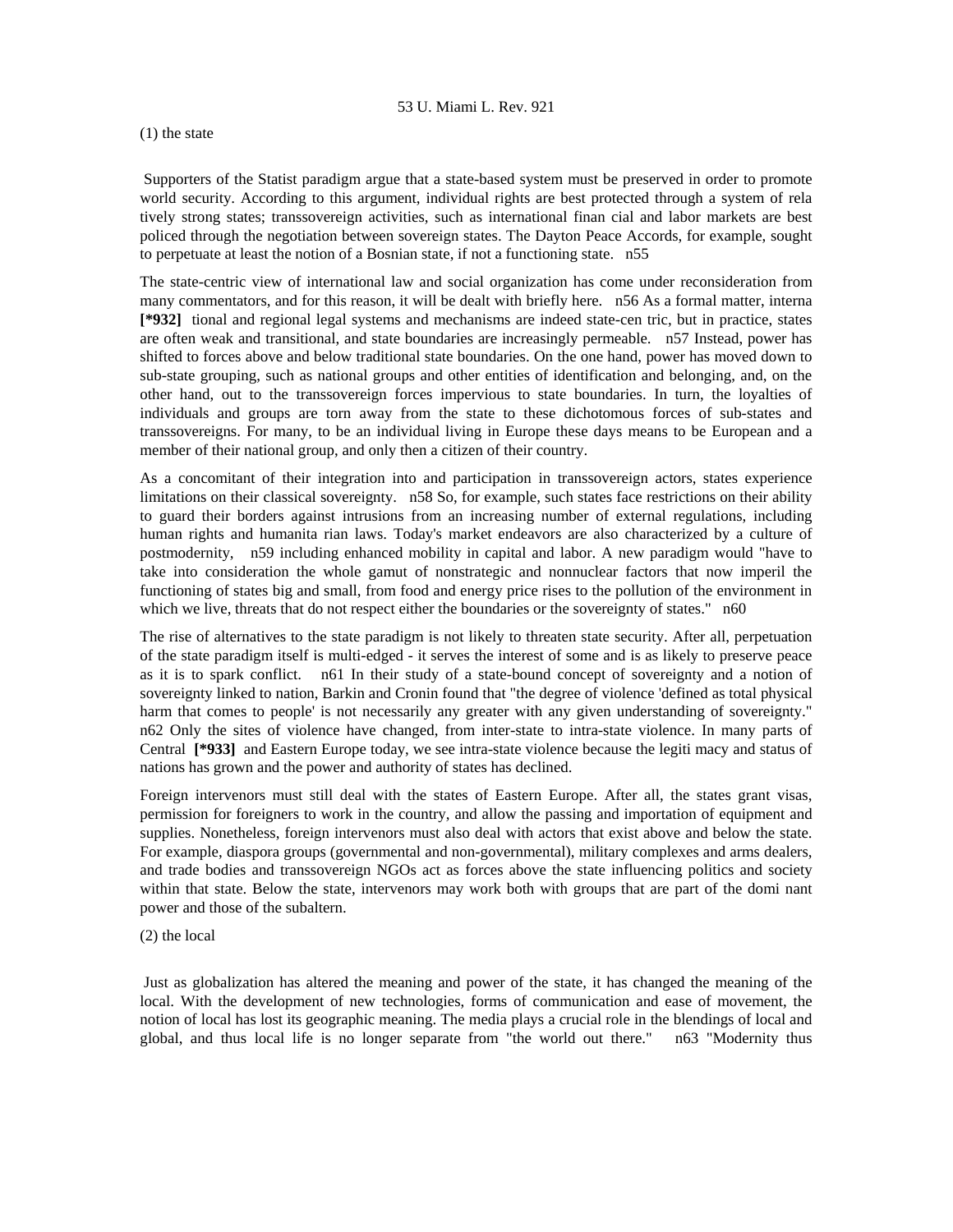simultaneously liberates time and space from the particularities of place, allowing dis tanced interaction via the modern social organization." n64 This does not mean that the local has lost its importance, rather only that the local now can be understood more in a phenomenological sense as the "habitual settings through which an individual physically moves." n65

The phenomenological understanding of local is especially relevant in the case of Eastern Europe, an area from which so many people are on the move, as refugees, displaced people, guest workers, asylum seek ers and immigrants. The place of culture and the location of truth is constantly shifting, n66 and thus "the local" can be found both at home and abroad. n67 Intrusion of external forces and the process of individuation may still result in the (re)creation of social units tied to the geographic environment - what Mlinar terms "reterritorialization." n68 Nevertheless, **[\*934]** unlike the socio-spatial differentiations in the past, the resulting entity will be flexible, temporary and less bounded by fixed boundaries. n69 There is an experience of global in the everyday, "situated" lives of peo ple in the local. As Giddens observes:

 In conditions of late modernity we live "in the world" in a different sense from previous eras of history. Everyone still continues to live a local life, and the constraints of the body ensure that all individuals, at every moment, are contextually situated in time and space. Yet the transformations of place, and the intrusion of distance into local activities, combined with the centrality of mediated experience, radi cally change what "the world" actually is ... Although everyone lives a local life, phenomenal worlds for the most part are truly global. n70

 At the same time, the international now has domestic content. n71 The nature of this experience is complex. To the extent that the liberal agenda has become part of a global movement, it has found its way to the local level of everyday life. Interwoven in this experience in Eastern Europe is the local phenomena of nationalism working its way back to the global. For example, the global agenda of liberalism has concrete and immediate impact on many day to day realities in Eastern Europe, from the types of produce offered in the grocery, to the possibility of working abroad, to the purchasing power of one's weekly paycheck. The local phenomena of nationalism has an impact on global matters by influencing such issues as which workers go abroad, the number of peo ple filing for amnesty or refugee status, and the amount of financial and strategic resources international, regional and state security forces spend in the upcoming year.

"Cross-level linkages" further break down the division between local and global. Alger writes that "local people have invented a variety of ways to cope with [the foreign] intrusions." n72 When government or the institutionalized public sphere fails to address the global intruders, local people may take matters into their own hands, establishing their own contacts with transsovereign actors. Indeed, in Eastern Europe **[\*935]** many such "cross-level linkages" exist between local people and global systems and actors, from black market economic activities to refugee rights advocacy.

By recognizing that their actions have both global and local ramifi cations, foreign intervenors can act with an eye to the interwoven conse quences of their actions and better serve their "clients." n73 In addition, breaking down compartmentalization will help intervenors to recognize cross-level linkages that exist between global and local and, thus, to dis cover new sources for exchange of information and experience.

Part Two: Comparisons With Civil Interventions in LatinAmerica

 The trends described above apply to Latin America with a twist, a twist informed by geopolitics and by the different sets of assumptions intervenors make about the people, actors and institutions of Latin America versus Eastern Europe. This section outlines some of the main points of departure for an assessment of the Latin American experience with foreign interventions and raises questions for further exploration.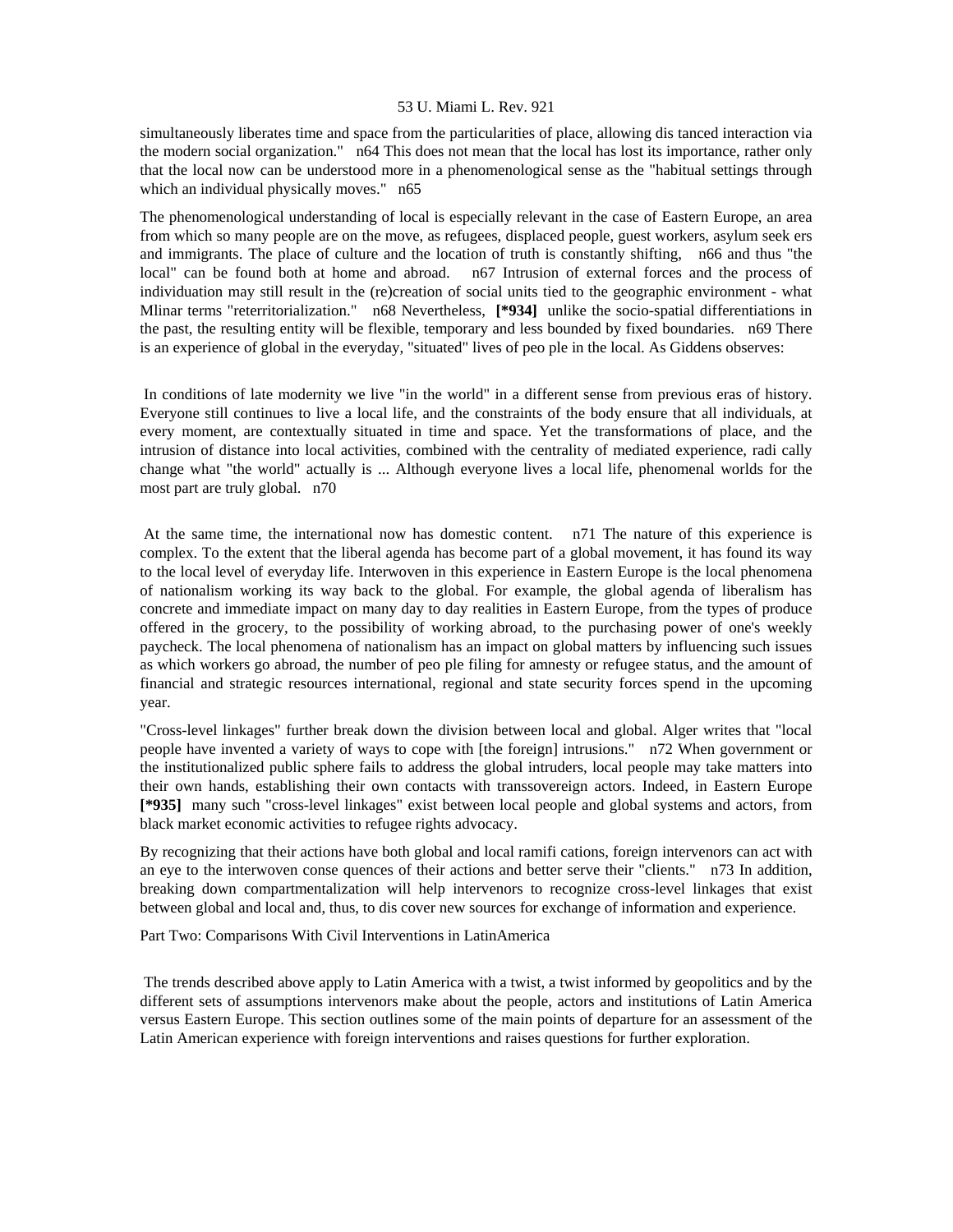Perhaps the most significant variable in forming the work of outside intervenors in societies in transition is the relationship of West ern world powers (or, more accurately stated, the U.S.) to prior regimes. In general, Western intervenors have been more willing to work with the remnants of the old regimes in Latin America than those in Central and Eastern Europe. In marked contrast with the experience in Latin America, Western intervenors in Eastern Europe have been more willing to support lustration laws designed to keep members of the prior regime out of office. n74 This is not surprising given that the U.S. helped to estab lish and maintain many of the old regimes in Latin America while prior regimes in Eastern Europe were branded as the enemy in accordance with Cold War rhetoric.

Another justification commonly given for the difference in treat ment is that pre-transition governments in Latin America (for example in Argentina, Uruguay and Chile) were hierarchically-led military regimes and authoritarian in nature, while the governments in Eastern Europe were totalitarian in nature. n75 Totalitarian governments are arguably more **[\*936]** likely to taint the next regime with their prior bad acts than authoritarian governments. n76 Under totalitarian regimes, little separates the party from the State. Those who favor lustration laws and other measures to censure party leaders of prior regimes argue that these harsh steps are necessary to purge a formerly totalitarian state of its nondemocratic elements. After all, the bureaucracy and coercive elements of totalitarian govern ments are recruited in line with political criteria that define the old regime. Party membership was required for a large number of nomenkalura jobs in Eastern Europe while in Latin America far fewer jobs were based on political criteria defined by the old regime. By design, the imprint left by the totalitarian line in Eastern Europe will take longer to fade.

Foreign intervenors reason that much more of the state apparatus from authoritarian regimes is "'available' and usable by the new demo cratic forces." n77 This argument, however, ignores the fact that in many cases in Latin America the military was essentially the State and "the military establishments [of Latin America] often bear direct responsibil ity for the repression and policies of the authoritarian regime." n78 Ignor ing the deep imprint left by military regimes, foreign intervenors reason that much more of the state apparatus from authoritarian regimes is "'available' and usable by the new democratic forces." While expres sing regret at the inability of Latin American countries to deal with human rights offenses committed under prior regimes, foreign interven ors in Latin America seem to have less of a problem dealing with the remnants of the prior regimes in Latin America than in Central and East ern Europe. n79 Consequently, their programs in Latin America are more likely to involve the support and participation of political leaders regard less of their relationship to the prior regime.

The nature of foreign interventions in societies in transition is fur ther defined by the perception of local and foreign actors of the relation ship between state, democracy and human rights. What is the relationship between these three variables - state, democracy and human rights - as they are perceived by both insiders and outsiders? The per ceived relative strength of the State and its participation in the reform **[\*937]** effort plays a key role in answering this question. Where foreign inter venors perceive that the general populace needs a strong state, more effort will go into state-building. Where intervenors think that a strong state and democracy must come before human rights, some human rights violations will be overlooked in the reform effort. This has been the general trend in Latin America, at least whenever the strong state was thought to be more favorable to the U.S. than an alternative entailing long- or short-term instability. n80 By contrast, where human rights are made a priority, undemocratic elements and weak state boundaries will be overlooked in reform efforts. Such is the experience in many parts of Eastern Europe when the human rights violations at issue involved civil and political rights. n81

Given their different political histories, the local understanding of "civil society" differs for the people of Eastern Europe and Latin America. Dissident groups in some parts of Eastern Europe cultivated their own brand of "civil society against the state." In Poland and Czechoslovakia in particular, dissidents used the moral discourse of "truth" and the existential claim of "living in truth." They sought to cultivate an ethical civil society that lay not only outside the state but also against the state, a "politics of anti-politics." This ethical civil soci ety held the belief that what is essential to a just order is not a benign government and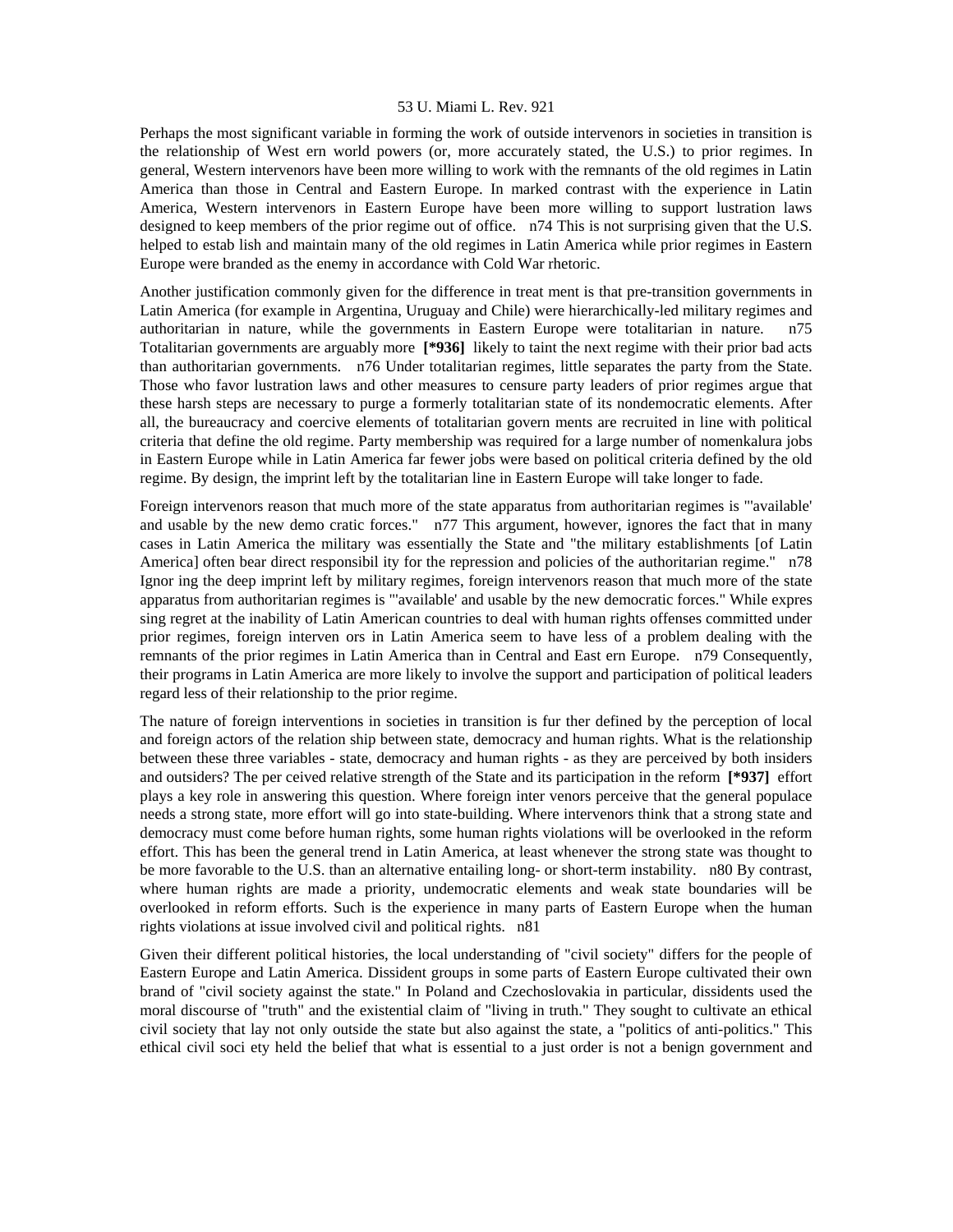good people in power, but rather a vital, active, aware, self-governing and creative society. Most foreign intervenors, particu larly those from Western traditions, have a much different view of civil society, that is civil society as groups acting in the own self-interest (not in the interest of a higher "truth"), striving to direct the State, at times even working with the State. For outside intervenors then, anti-politics, civil society groups pose a danger to their agenda of reform.

Although anti-politics, civil society was a factor in some palacts in Latin America, such as post-transition Brazil, in general, it was far more prevalent in Eastern Europe than in Latin America. In Latin America, other problems with the definition and operation of civil society con founded outside intervenors. Illegal political parties had created some of the movements self-identified as "civil society." Once these political parties became legal, they no longer were interested in the mobilization of civil society but rather they became coopted by the new State. These **[\*938]** and other differences in the understanding of civil society have a tremen dous impact on the degree to which local groups are receptive to the "civil society" projects of foreign intervenors. In addition, local under standing influences the ways in which the foreign transplants are adapted, assimilated or applied locally.

A related problem, which holds particular relevance for foreign intervenors interested in transporting Western constitutional law are the differing conditions and possibilities for constitutionalism in Eastern Europe and Latin America. n82 The historic time period and political con text in which constitutional formulas are adopted goes a long way toward explaining whether they reflect the efforts of outside intervenors and, if so, which ones. Choices for constitutional reform may include: restoration of a previous democratic constitution (Uruguay and Argen tina not used in Eastern Europe); creation of a provisional constitution with great outside influence (witnessed throughout Eastern Europe and parts of Latin America); retention and revision of old constitution (as seen for a short time in Yugoslavia and Czechoslovakia); imposition of a constitution imposed by outside actors (i.e. post-Dayton Bosnia-Herze govina). n83 To some extent it seems as though provisions in Western European (and to a lesser respect, U.S.) constitutions are readily trans ported to Eastern European countries. These countries desperately want to castaway the influence of the Soviet Union and to join the Western World. In light of this, French and German constitutions provide partic ularly good models for many countries as their legal system is grounded in the Romano-Germanic legal family. In contrast, countries in Latin America are eager to disengage themselves from "traditions of vertical dependence and exploitation [by European countries and, later, the U.S.]." n84 Historically derived social contexts presented Latin Americans and Eastern Europeans each with a different set of opportunities and incentives. n85

Another major difference between Eastern European and Latin American transitions is the challenge faced in Eastern Europe of making **[\*939]** political and economic transformations at the same time. "In Eastern Europe and the Soviet Union, in addition to making a political transition to democracy, the countries have simultaneously had to make a transi tion to market economies." n86 Foreign intervenors in Latin America and Eastern Europe provide different answers to the riddle: which comes first, the market or the democracy? In Eastern Europe we see wide spread acceptance of the paramount importance of the market and the notion that the market will legitimize democracy. In Latin America, in contrast, the pyramid was inverted and in general, democracy was said to legitimate the market. n87 This initial point of orientation has a profound effect on the entry point of foreign intervenors into the two regions.

While foreign intervenors in Eastern Europe are most likely to ride in on a market reform bandwagon, intervenors in Latin America were often more interested in the electoral process. Although intervenors in Eastern Europe also hold courses in political parties and free elections, their efforts are more likely to be packaged with economic incentives. To some extent the differences are a sign of the times and a product of post Cold-war politics and globalization, but they also stem from deeper differences in conceptualization about "the south" versus "the east" as posited against "the west". The different treatment also may be explained by its racial dimension - i.e. the notion that some people are more easily "led" than others - and a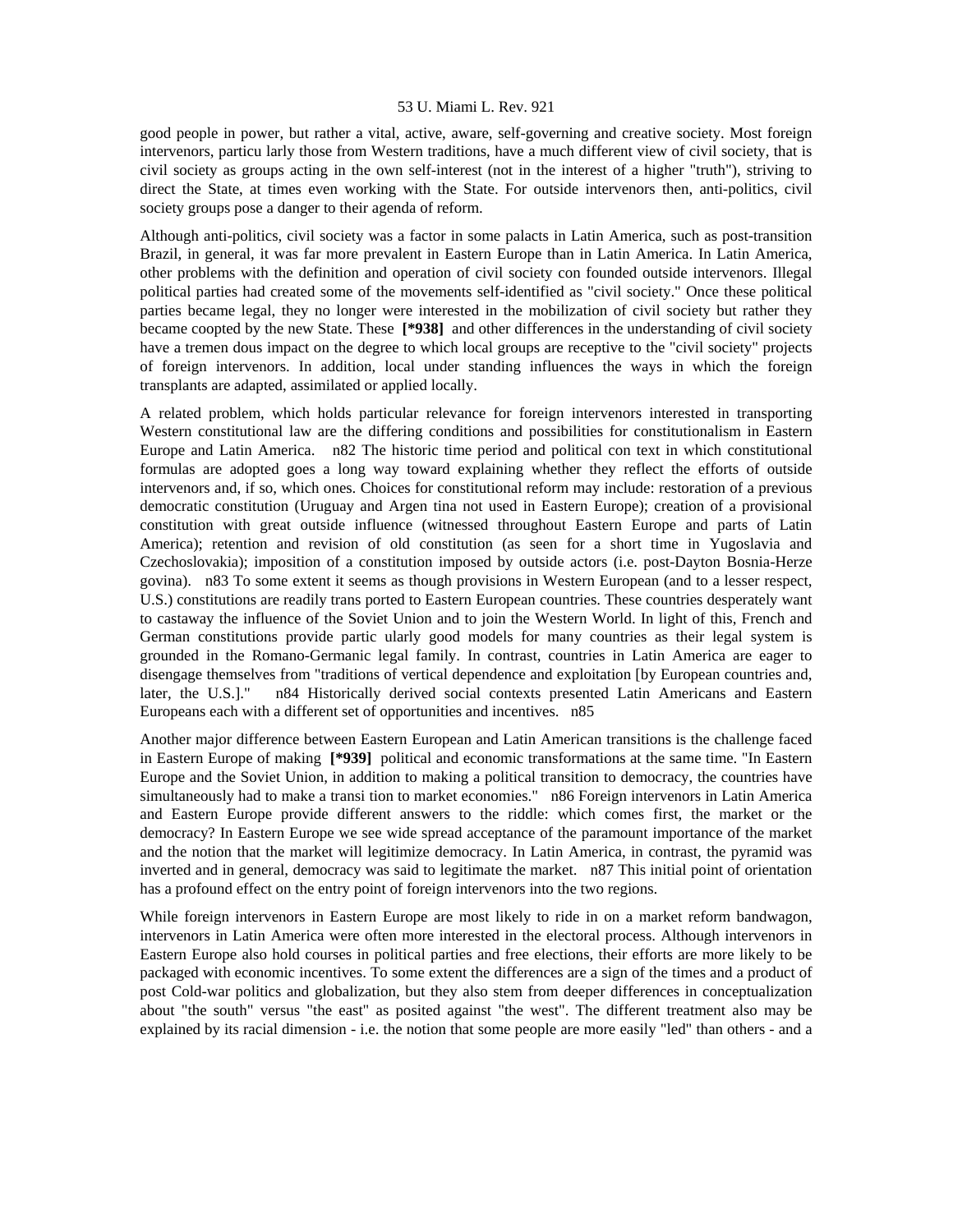post-colonial element in that the different treatment in Latin America stems from the legacy of colonial ism of the South whereby Europeans established and controlled Latinos and indigenous peoples.

The Eastern European identity captured in the minds of Western intervenors is markedly different from their perception of Latin Ameri can identity. A rhetoric of primordialism, for example, clouds the West ern imagination about the people in the Balkans. Politicians shrug their shoulders over the Balkans, sighing that these people have been killing each other for years and years, it is "in their blood" and there is nothing we can do about it. n88 Acceptance of this thesis in the Balkans may explain some of the ways in which western aid to the Balkans has dif fered from that in Latin America. For example, when Milan Panic chal lenged Sobodan Milosevic in the December 1992 Presidential elections, the West sent fewer than thirty election observers, apparently because the West accepted the notion that support for a greater Serbia was so **[\*940]** strong that Milosevic was unbeatable (Panic did end up with 42 percent of the vote despite a Kosovo Albanian boycott of the elections and alleged election fraud on behalf of Milosevic). n89 In contrast, in the 1988 plebiscite in Chile that led to the defeat of Pinochet, there were thousands of western election observers, many of whom arrived months before the election. n90 While we do not hear the same "Balkan primordi alism" rhetoric in Latin America, intervenors in the development area have historically differentiated between "primitive" and "evolved" popu lations there: the primitive were incapable of development; the evolved were suited to their projects. Additional misconceived notions held by outside intervenors stand in the way of effective contributions to reform efforts in that region. Misconceptions about the desires of indigenous populations, the role of race in society and the role and nature of Cathol icism in Latin America are included.

Foreign intervenors also construct the identity of their subjects by negotiating the rhetoric of complexity versus the rhetoric of simplicity. In Eastern Europe, and in particular, the Balkans, Western politicians have long contended that the situation on the ground is simply too com plex to comprehend who is doing what to whom. As a result, would-be foreign intervenors decline to "take sides," refusing, for example, to call the Yugoslav and Serbian military the aggressor in such clear-cut cases as the attack on Vukovar in Croatia. In Latin America, the United States has a history of accepting an opposite rhetoric of simplicity, labeling the sides "bad" and "good." Even in the face of proven human rights abuses, the U.S. remains steadfast in its support of the designated "good guy." The competing rhetoric of simplicity and complexity have had a profound influence on the ways in which the neoliberal agenda has been exported to Latin America and Eastern Europe. In general, programs in Latin America have centered upon support for the designated good guy while Eastern European programs have tended to reach out broadly - or at least to those not directly connected to the prior regime.

Another point of departure for considering the role of foreign inter venors rests in their relationship to what Juan Linz and Alfred Stephan call the "stateness problem." n91 As explained above, in many countries in Eastern Europe the liberal agenda competes with nationalism and, as a result, there are "profound differences about the territorial boundaries of the political community's state and profound differences as to who has a right of citizenship in that state." n92 It is well accepted by convergence **[\*941]** thinkers that in Central and Eastern Europe the model of a liberal, mar ket-oriented democracy cannot be transplanted to any degree until the "stateness problem" - i.e. who is in and who is out - is resolved. The same commentators do not see the need for the resolution of the state ness problem in Latin America. Linz and Stephan contend that the litera ture on transitions in Latin America did not give much thought to the "stateness problem" because "the challenge of competing nationalisms within one territorial state, or the question of who was a citizen of the new democratic polity, was on the whole not a salient issue." n93 This explanation is only half true. Struggles between identity groups in Latin America were never traditionally framed as competing nationalisms, but still the question of who was entitled to be a full citizen of a new demo cratic polity and the territorial boundaries of that polity was very much in dispute, if not acknowledged by commentators. Instead of a national dimension, tensions over state formation and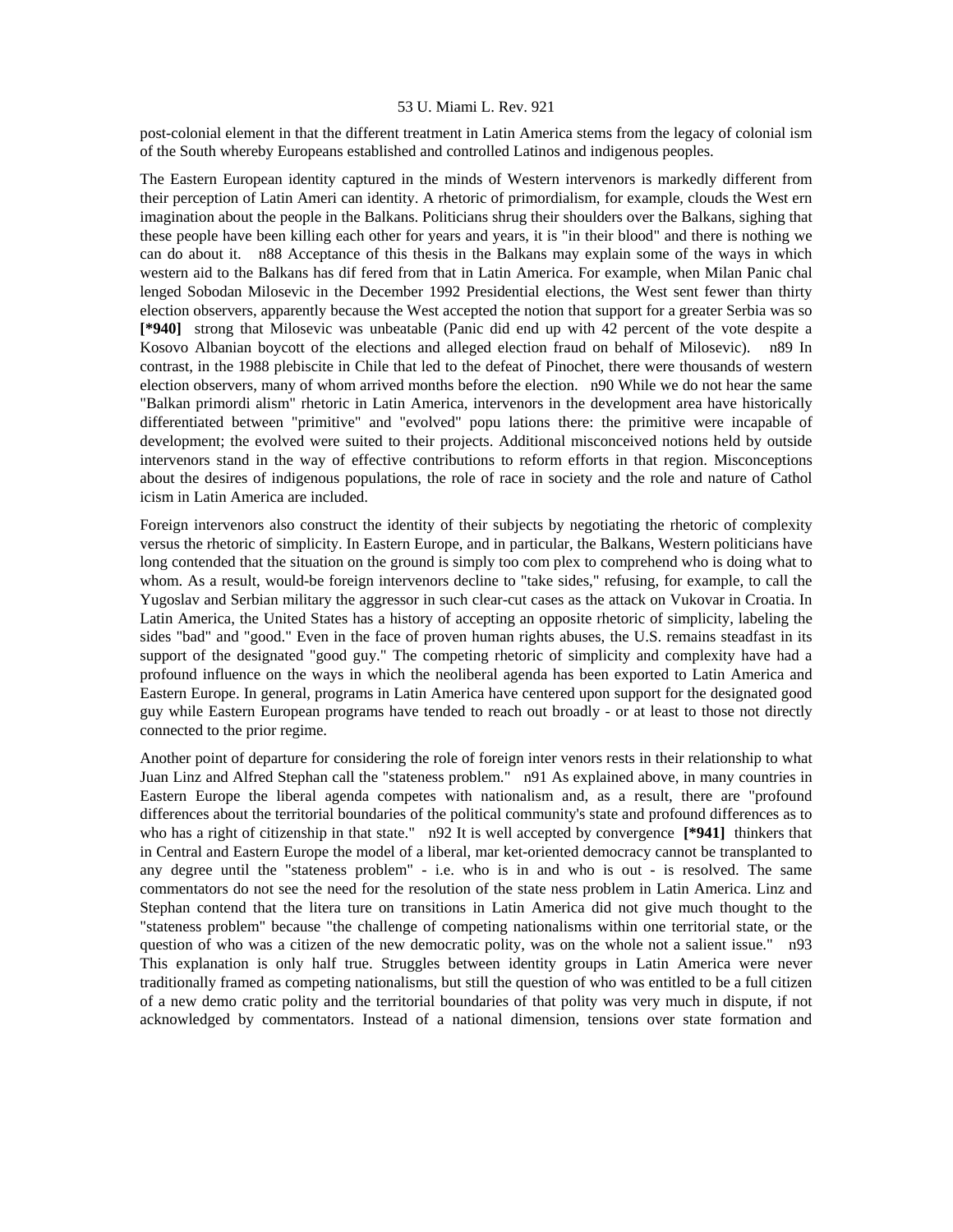operation in Latin America had a racial or indigenous dimension, for example pitting Latinos against Indians, and/or a colonial dimension, pitting the colonial rulers against the colonialized.

In both parts of the world, "resolution" of the "stateness problem" has frequently been far from satisfactory. For the people of Eastern Europe, the creation of a state of any kind has traditionally portended conditions under which the politically powerful national and/or numeri cally significant nation will rule over political and numerical minori ties. n94 For the people of Latin America, state creation and transformation has meant perpetuation of the legacy of colonialism and/or subjugation of politically powerless indigenous and racial groups. To what extent can these struggles be analogized? How can these historic trends explain local reluctance to embrace the specific offerings of foreign intervenors? These are crucial inquires that must be made in order to understand differences in civil foreign interventions in Eastern Europe and Latin America. n95

## Conclusion

 The concept of legal transplants via civil society, rule of law, and democratization projects has new currency today as foreign intervenors hasten to create new societies in Eastern Europe. The concept of legal **[\*942]** and political transplants in Eastern Europe has been under-theorized and, as a result, we have failed to see the assumptions made in such endeav ors. This essay begins to fill the void by offering a framework of assumptions and counter-assumptions. Additionally, the analysis of the liberal agenda in Eastern Europe has also tended to be ahistorical, wholly lacking any comparative element to previous and contemporary interventions elsewhere. Yet, the notion of reforming worlds has a dis tinctly old taste. The people of Latin America have experienced foreign intervenors for years, first as imperial and colonial powers trying to reshape Latin America to serve their purpose and, then, as a wave of U.S. democratization intervenors who continue to carry out this goal. This essay suggests some of the ways in which interventions in Latin America are quite distinct from the interventions taking place in Eastern Europe today. These observations are intended to form a point of depar ture for continuing a dialogue about how foreign programs of interven tion can become a more supportive tool for positive social change in societies in transition.

# **FOOTNOTE-1:**

n1. Liberalism is used herein to embody two meanings: (1) the view of the good society based on a body of economic doctrine known as the "Washington Consensus" which, in the words of one recent UN publication, extols "the virtues of market liberalization" and privatization (Taylor & Pieper 7 (1996); see also Lijphart & Waisman (1996); Akyuz (1994)) and; (2) "social democracy," favoring such attributes as the rule of law over the state, citizen participation in community and "rights." Neil MacCormick, What Place for Nationalism in the Modern World? in National Rights, International Obligations 34-42 (Simon Caney et al. eds., Westview Press, 1993).

n2. Nationalism is used herein in the sense of "ethnic nationalism," that is communities of sentiment, as opposed to civic nationalism, a concept more neatly tied to the need to create a state. Will Kymlicka, Multicultural Citizenship 24 (Oxford Univ. Press, 1995). This definition draws from the work of Max Weber, who explained that the concept of a nation means above all that it is proper to expect from certain groups a specific sentiment of solidarity in the face of other groups." Max Weber, Political Communities, in Economy and Society 921-26 (Guenther Roth & Klaus Wittich, eds., 1968). A full discussion of nationalism is beyond the scope of this paper; for bibliographies on nationalism, see Montserrat Guibernau, Nationalisms: The Nation-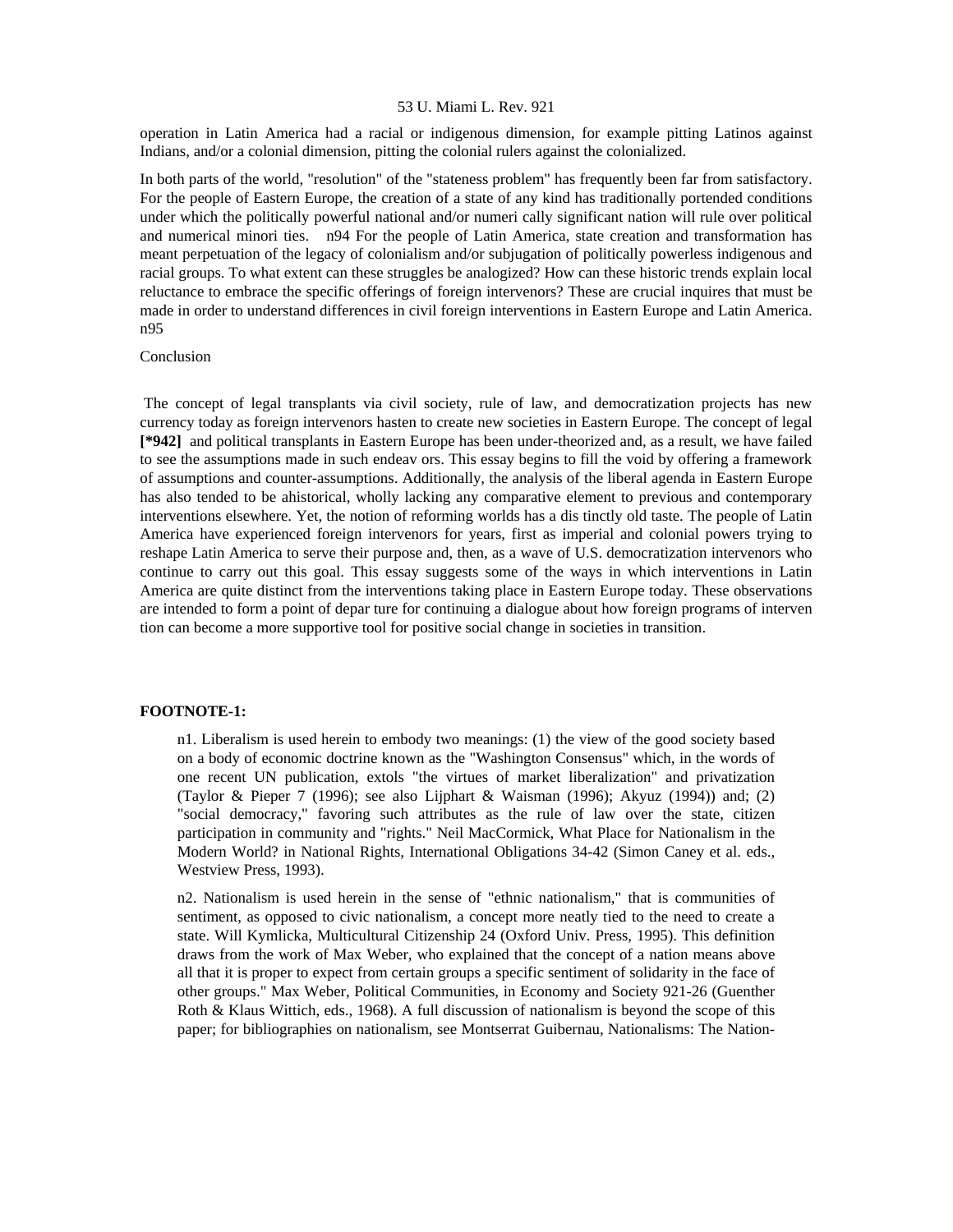State and Nationalism in the Twentieth Century (Polity Press 1996); Kymlicka, supra; and, David Miller, On Nationality (Oxford Univ. Press 1995).

n3. Chadwick F. Alger, Local Responses to Global Intrusions, in Individuation and Globalization: The Transformation of Territorial Societies and Territorial Identities 77-104 (Zdravko Mlinar ed., Avebury 1992).

n4. David M. Trubek et al., Global Restructuring and the Law: The Internationalization of Legal Fields and the Creation of Transnational Areas. (Global Studies Research Program Working Paper Series, 1993). For this process in Eastern Europe, see Harold J. Berman, The Struggle for Rights in Post-Soviet Russia, in Western Rights? Post-Communist Application 41 (Andras Sajo ed., 1996). See also, Gianmaria Ajani, By Chance and By Prestige: Legal Transplants in Russia and Eastern Europe, 43 Am. J. Comp. L. 93 (1995).

n5. One of the most influential studies of democratic transitions in Latin America is Guillermo O'Donnell et. al., Transitions from Authoritarian Rule (1986).

n6. See James Gardner, Legal Imperialism: American Lawyers and Foreign Aid in Latin America (1980).

n7. See Mertus, supra note \*.

n8. Tony Spybey, Globalization and World Society 48-49 (Polity Press 1996). See also, Peter de Cruz, Comparative Law in a Changing World 477-485 (Cavendish Publ'g 1995).

n9. Francis Fukuyama, The End of History and the Last Man 45 (Free Press 1992).

n10. R.B.J. Walker, Inside/Outside: International Relations as Political Theory 144 (Cambridge Univ. Press 1993).

n11. Cf. Benedict Anderson, Imagined Communities: Reflection on the Origins and Spread of Nationalism (Verso 1991).

n12. Numerous definitions of globalization exist. Mlinar, for example, defines globalization as "a process extending the determinative frameworks of social change to the world as a whole." He identifies five dimensions of the globalization: (1) globalization as increasing interdependence at the world level, wherein the activities of people in specific areas have repercussions that go beyond local, regional or national borders; (2) globalization as the expansion of domination and dependence, that is "an inter-connectedness on the global scale, in which radial rather than lateral links predominate; (3) globalization as homogenization of the world wherein "instead of differences among territorial units which were mutually exclusive, there is now a uniformity;" (4) globalization as diversification within "territorial communities" wherein "the level of globalization can be measured by the extent to which narrow territorial units are open and permit access to the wealth of diversity of the world as a whole;" (5) globalization as a means of surmounting temporal discontinuities through "(a) connectedness of the asynchronous rhythms of different activities and (b) temporal inclusiveness resulting from the functioning of particular services to global spaces." Mlinar, supra note 3; see also, Richard Falk, Regionalism and World Order After the Cold War, St. Louis-Warsaw Transatlantic L. J. 71 (1995).

n13. Regionalization is in part a by-product of globalization. Stefan Schirm explains that "transnational actors and systems...undermine the ability of national governments to shape politics and make national regulations less attractive and viable. Therefore transnational globalization stimulates regional governance." Stefan A. Schirm, Transnational Globalization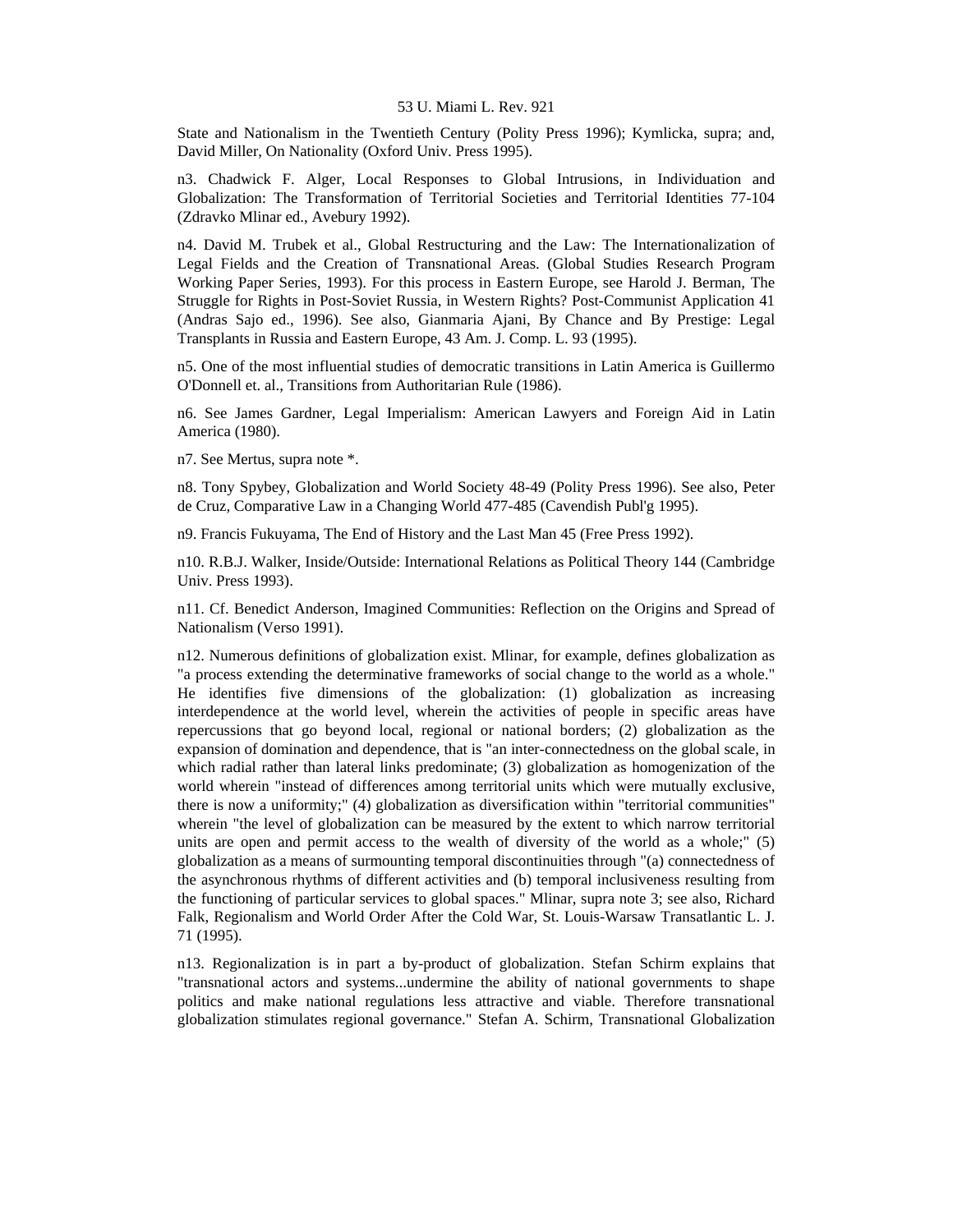and Regional Governance: One of the Reasons for Regional Cooperation in Europe and the Americas (Working Paper Series No.6.2., Harvard Univ. Press 1996).

n14. MacCormick, supra note 1, at 35.

n15. See e.g., Johnson et al., Starting Over in Eastern Europe: Entrepreneurship and Economic Renewal (Harvard Bus. School Press 1991). See also, Constructing Capitalism: The Reemergence of Civil Society and liberal Economy in the Post-Communist World (Kazimierz Z Pznanski ed., Westview Press 1992); Charles Wolf, Jr., Promoting Democracy and Free Market in Eastern Europe (ICS Press 1992); Adam Zwass, From Failed Communism to Underdeveloped Capitalism: Transformation of Eastern Europe, the Post-Soviet Union, and China (M.E. Sharpe 1995).

n16. John Dunn, Western Political Theory in Face of the Future 2 (Cambridge Univ. Press 1979).

n17. See e.g., Gordon Crawford, Promoting Democracy, Human Rights and Good Governance Through Development: A Comparative Study of the Policies of Four Northern Donors (Center for Democratization Studies, Univ. of Lees 1995). See also, Organization for Economic Cooperation and Development, Participatory Development and Good Governance (OECD Publications 1995); B.W.T. Mutharika, One Africa, One Destiny: Towards Democracy, Good Governance, and Development (SAPES Books 1995).

n18. Roundtable of Ministers of Justice from Countries of Central and Eastern Europe, The Role of the Judiciary in a State Governed by the Rule of Law (Council of Europe Publications 1996). See also, A.E. Dick Howard, Democracy's Dawn: A Directory of American Initiatives on Constitutionalism, Democracy and the Rule of Law in Central and Eastern Europe (Univ. of Virginia Press 1991).

n19. De Cruz, supra note 8, at 485.

n20. The Dayton Accord, officially known as the General Framework Agreement for Peace in Bosnia and Herzegovina, is reproduced in UN Doc. A/50/790-S/1995/999 in the form initialed in Dayton on November 21, 1995. It appears in 35 I.L.M. 89 (1996) in the form signed on December 14, 1995, in Paris. The latter version corrected minor errors in the UN printing.

n21. Julie Mertus, Prospects for National Minorities Under the Dayton Accords - Lessons from History: The Inter-War Minorities Schemes and the "Yugoslav Nations," [23 Brook. J. Int'l L.](http://www.lexis.com/research/xlink?searchtype=get&search=23%20Brooklyn%20J.%20Int)  [793 \(1998\).](http://www.lexis.com/research/xlink?searchtype=get&search=23%20Brooklyn%20J.%20Int)

n22. See e.g., Vojin Dimitrijevic, Ethnonationalism and the Constitution; The Apotheosis of the Nation-State, 3 J. Area Studies 50 (1993); Zagorka Golubovic, Nationalism and Democracy: The Yugoslav Case, 3 J. Area Studies 65 (1993); Dusan Janjic, Socialism, Federalism and Nationalism in (the Former) Yugoslavia: Lessons to be Learned, 3 J. Area Studies 102 (1993); Shkelzen Maliqi, Albanian Self-Understanding Through Non-Violence: The Construction of National Identity in Opposition to Serbia, 3 J. Area Studies 120 (1993); Renata Salecl, Nationalism, Anti-Semitism and Anti-Feminism in Eastern Europe, 2 J. Area Studies 78 (1993).

n23. Cf. Seyla Benhabib, Situating the Self: Gender, Community and Postmodernism in Contemporary Ethics (Routledge 1992); Thomas Bridges, The Culture of Citizenship: Inventing Postmodern Civic Culture (State Univ. of New York Press 1994); Stephen Gardbaum, Liberalism, Autonomy, and Moral Conflict, [48 Stan. L. Rev. 385 \(1996\);](http://www.lexis.com/research/xlink?searchtype=get&search=48%20Stan.%20L.%20Rev.%20385) Richard T. Peterson, Democratic philosophy and the Politics of Knowledge (Pennsylvania State Press 1996); J. Rogers Hollingsworth and Robert Boyer, Contemporary Capitalism: The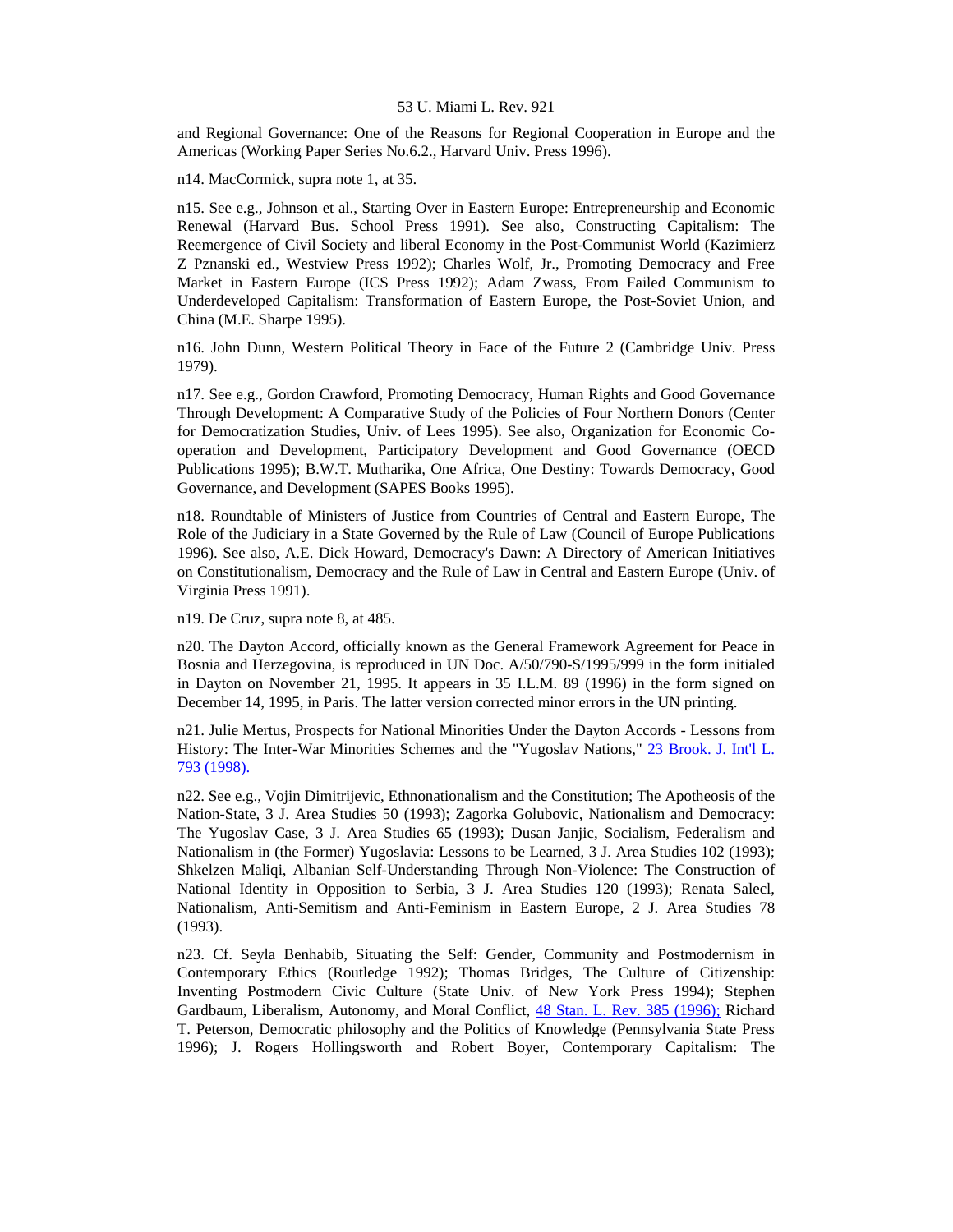Embeddedness of Institutions (Cambridge Univ. Press 1997); Jeffrey H. Reiman, Critical Moral Liberalism: Theory and Practice (Rowman & Littlefield Publishers 1997).

n24. Yael Tamir, Liberal Nationalism (Princeton Univ. Press 1993).

n25. Eric Hobsbawm, Nations and Nationalism Since 1780, at 31-32 (Cambridge Univ. Press 1990).

n26. Samuel J. Barkin & Bruce Cronin, The State and the Nations: Changing Norms and Rules of Sovereignty in International Relations, 48 Int. Org. 107, 112 (1994).

n27. See David Held, Political Theory and the Modern State (Cambridge Univ. Press 1991); Kenneth Dyson, The State Tradition in Western Europe (Martin Robertson 1980).

n28. Barkin & Cronin, supra note 26, at 112.

n29. Tamir, supra note 24, at 7.

n30. Id.

n31. Id.

n32. Id. at 6.

n33. See, Peterson, supra note 23.

n34. See e.g., Francesco Belvisi, Rights, World-Society and the Crisis of Legal Universalism, 9 Ratio Juris 60 (1996).

n35. Dianne Otto, Subalternity and International Law: The Problems of Global Community and the Incommensurability of Difference, 5 Social and Legal Studies 337 (1996); Gayatri Chakravorty Spivak, Can the Subaltern Speak?, in Marxism and the Interpretation of Culture 271-313 (Nelson & L. Grossberg eds., Univ. of Illinois Press 1988).

n36. Cf. Mari J. Matsuda, Looking to the Bottom: Critical Legal Studies and Reparations, 22 Harv. C.R.-C.L. L Rev. 323 (1987).

n37. Nancy Fraser, Rethinking the Public Sphere: A Contribution to the Critique of Actually Existing Democracy, in Postmodernism and the Re-reading of Modernity 198 (Francis Baker, et al. eds., Manchester Univ. Press 1992).

n38. Id. at 210.

n39. James C. Scott, Domination and the Arts of Resistance: Hidden Transcripts (Yale Univ. Press 1990).

n40. See Renato Rosaldo, Culture & Truth: The Remaking of Social Analysis (Beacon Press 1993); Clifford et. al. eds., Writing Culture: The Poetics and Politics of Ethnography (Univ. of California Press 1986); Wolfgang Fikentscher, Modes of Thought: A Study in the Anthropology of Law and Religion (J.C.B. Mohr 1995).

n41. Jean Franco, Globalization and the Crisis of the Popular, in The Legacy of the Disinherited: Popular Culture in Latin America: Modernity, Globalization, Hybridity and Authenticity 265 (Tom Salman ed., CEDLA 1996).

n42. By individuation, I refer to "the process of increasing the autonomy and distinctiveness of the actors at both the collective and individual levels." Mlinar, supra note 3. Mlinar identifies the dimensions of individuation as: (1) the weakening of predetermination on the basis of origin; (2) the weakening of determination on the basis of territory; (3) increasing the diversity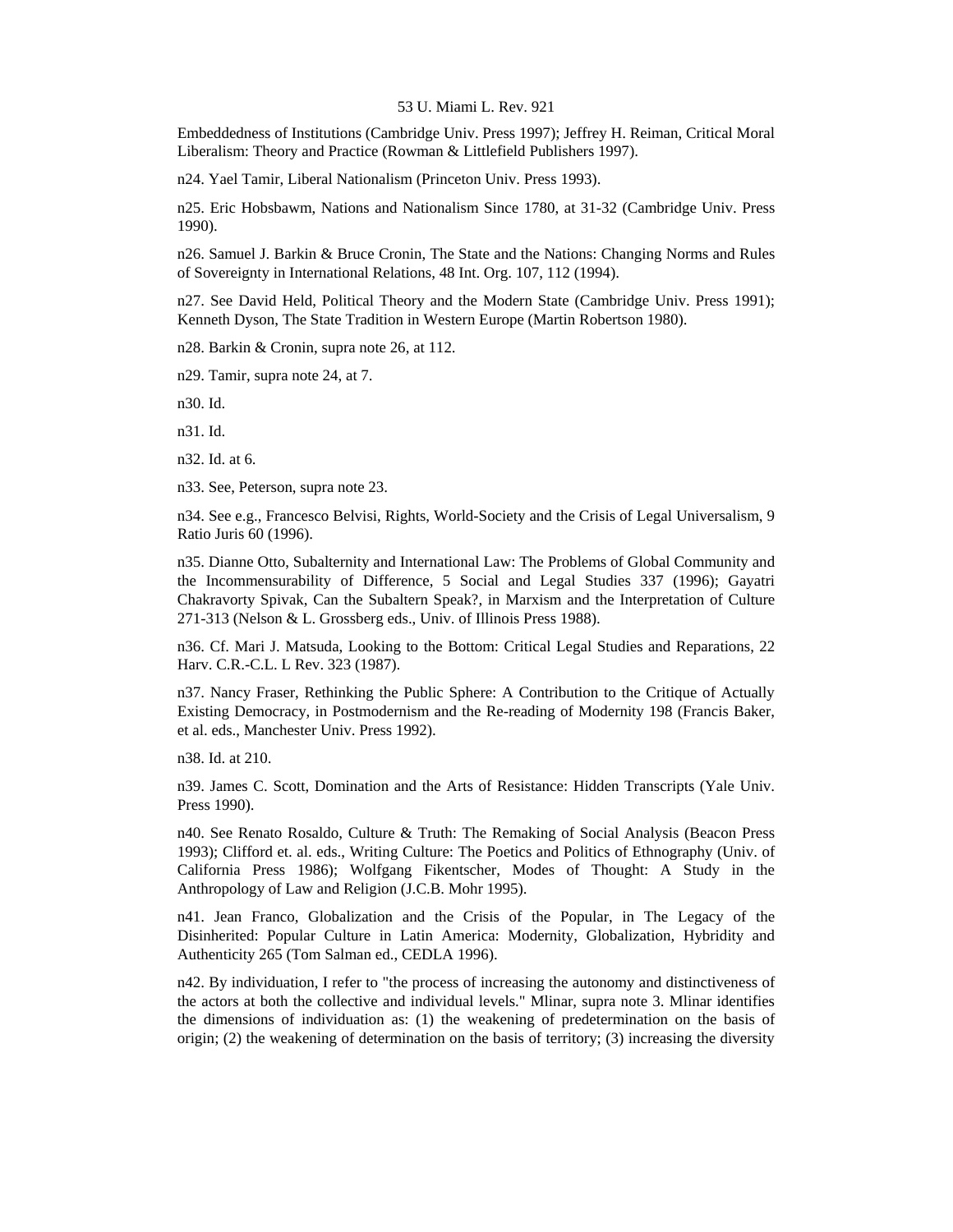of "time- space paths" (that is, not being limited to the role and position of individuals in space at a specific moment in time); (4) increasing control and decrease of (random) intrusions from the external environment (wherein actors assert greater control over the impulses from the environment); and (5) increased authenticity of the assertion of identity (more direct assertion of identity without the use of intermediaries or representatives).

n43. Mary Catherine Bateson, Beyond Sovereignty: A Merging Global Civilization, in Contending Sovereignties: Rethinking Political Community 145-58 (R.B.J. Walker & Saul Mendlovitz eds., 1990).

n44. Lester Russell Brown, World Without Borders (Random House 1972).

n45. Mike Featherstone ed., Global Culture: Nationalism, Globalism and Modernity (1990).

n46. Lash et. al., The End of Organized Capitalism 284 (Univ. of Wisconsin Press 1987).

n47. Henry Teune, Multiple Group Loyalties and the Securities of Political Communities, in Mlinar, supra note 3, at 105-114.

n48. Mlinar, supra note 3, at 2.

n49. Dov Shinar, 'Re-Membering' and 'Dis-Membering' Europe: A Cultural Strategy for Studying the Role of Communication in the Transformation of Collective Identities, in Globalization, Communication and Transnational Civil Society 63-87 (Sandra Braman & Annabelle Sreberny-Mohammadi eds., Hampton Press 1996).

n50. Walker & Mendlovitz, ed., supra note 43, at 142.

n51. John Agnew, Place and Politics: The Geographic Mediation of State and Society (Allen & Unwin 1987).

n52. Julie Mertus, Kosovo: How Myths and Truths Started a War (1999).

n53. See Walker & Mendlovitz, supra note 43, at 130. See also, Edward W. Soja, Postmodern Geographies: The Reassertion of Space in Critical Social Theory (Verso 1989).

n54. Warren Magnusson, The Reification of Political Community, in Walker & Mendlovitz, supra note 43, at 45-60.

n55. The post-Dayton Republic of Bosnia-Herzegovina - a shell which is less than the sum of its component parts, the Serbian entity of Republika Srbska and the Bosnian-Croat entity of the Federation of Bosnia-Herzegovina Julie Mertus, ed. et al., The Suitcase: Refugee Voices from Bosnia and Croatia (Univ. of California Press 1997) - serves the interest of world powers and those who can retain power in the new creation, not most locals. The existence of the state of Bosnia helps assuage the guilt of many international actors for failing to act during the war. Also, by perpetuating the statist paradigm, Dayton furthers the liberal agenda.

n56. See, e.g., Richard K. Ashley, Untying the Sovereign State: A Double Reading of the Anarchy Problematique, 17 Millenium: J. Int'l Studies 227 (1988); Thomas J. Biersteker & Cynthia Weber, Sovereignty as a Social Construct (Cambridge Univ. Press 1996); Joseph A. Camilleri, Rethinking Sovereignty in a Shrinking, Fragmented World, in Walker & Mendlovitz, supra note 43, at 13-44; Robert H. Jackson, Quasi-States: Sovereignty, International Relations and the Third World (Cambridge Univ. Press 1990); Walker & Mendlovitz, supra note 43.

n57. Leo Louis Snyder, Global and Mini-Nationalisms: Autonomy or Independence? (Greenwood Press 1982).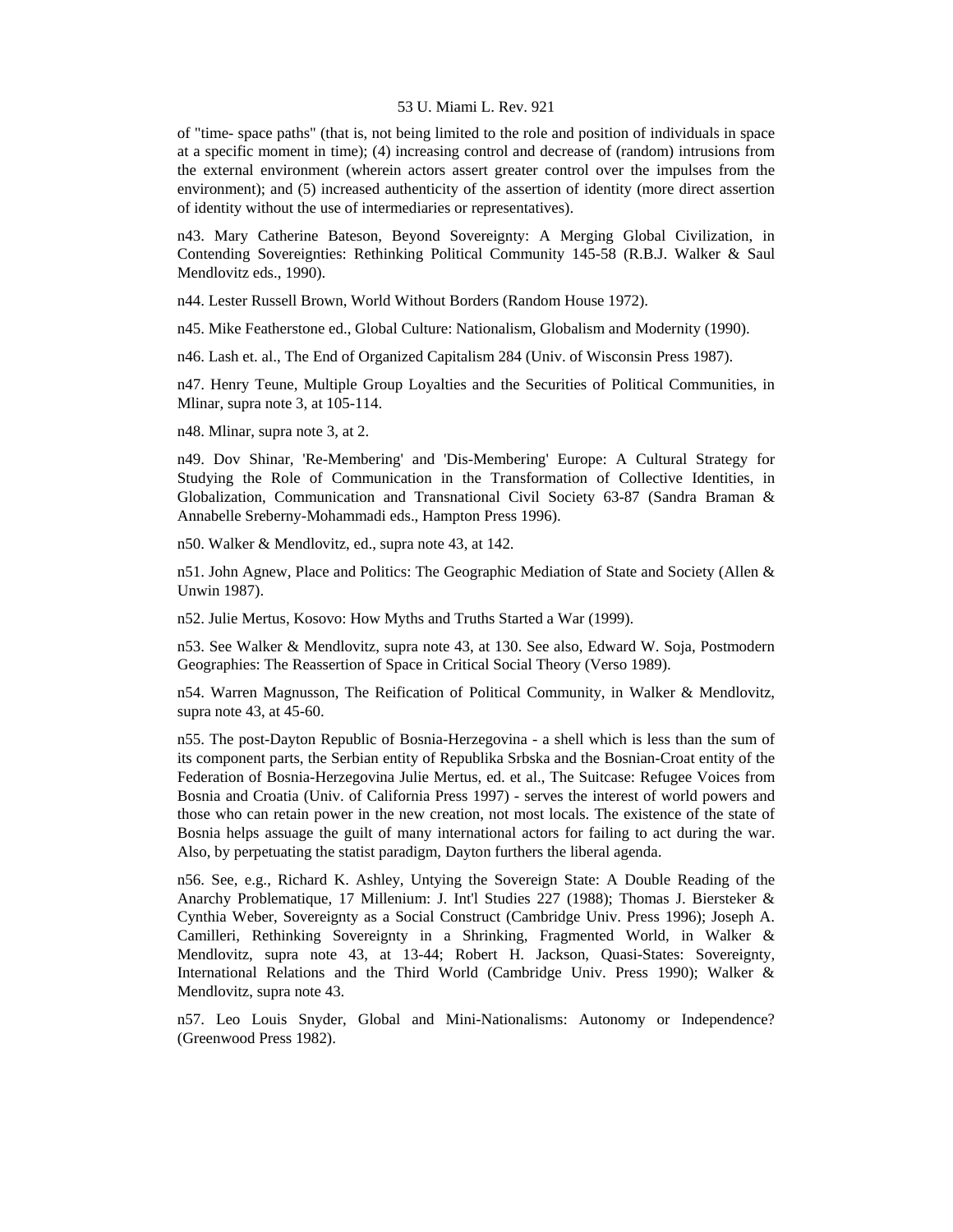n58. Mlinar, supra note 3, at 23.

n59. Fredic Jameson, Postmodernism or the Culture of Logic of Late Capitalism? (Duke Univ. Press 1991).

n60. John Herz, The Nation State and the Crisis of World Politics 19 (1976).

n61. Walker, supra note 10, at 139.

n62. Barkin & Cronin, supra note 26, at 130.

n63. John Tomlinson, Global Experience as a Consequence of Modernity, in Braman & Sreberny-mohammadi, supra note 49, at 71.

n64. Id. at 66; Anthony Giddens, Modernity and Self-Identity: Self and Society in Late Modern Age 189 (Polity Press 1991).

n65. Tomlinson, supra note 63, at 66.

n66. Homi Bhabha, The Location of Culture (Routledge 1994).

n67. Cf. Jost Delbruck, Global Migration - Immigration - Multi-ethnicity: Challenges to the Concept of the Nation-State, 2 Ind. J. Global Legal Studies 45 (1994).

n68. Mlinar, supra note 3, at 25.

n69. Refugees from the former Yugoslavia, for example, may create enclaves of identity based on many factors, such as the areas from which they came, the place to which they have come, the place to which they want to go, and/or their national identity. At times, one or a combination of these factors may take precedence over all others. The exact priority allotted to the factors and degree of forgiveness the group gives to people who do not fit the requirement changes over time. See, Mertus, supra note 55.

n70. Giddens, supra note 64, at 187.

n71. Bruce Andrews, The Domestic Content of International Desire, 8 Int.l Org. 321 (1984).

n72. Alger, supra note 3, at 100; see also R.B.A. DiMuccio & James N. Rosenau, Turbulence and Sovereignty in World Politics: Explaining the Relocation of Legitimacy in the 1990s and Beyond, in Mlinar, supra note 3, at 60-76.

n73. Here, "clients" refers to donees.

n74. See Herman Schwartz, The Lustration Decisions of the Central European Constitutional Courts, in 2 Constitutionalism & Human Rights 137 (Andrzej Rzeplinski ed., 1995); Mark F. Brzezins, Constitutionalism And Post-Communist Polish Politics, 20 Loy. L.A. Int'l & Com. L. J. 433 (1988).

n75. For explanation of these terms, see Alfred Stephan, Paths Toward Redemocratization: Theoretical and Comparative Considerations, in O'Donnell, Transitions from Authoritarian Rule, supra note 5, at 64-84.

n76. Juan J. Linz & Alfred Stephan, Problems of Democratic Transition and Consolidation: Southern Europe, South America and Post-Communist Europe 249-252 (Johns Hopkins Univ. Press 1996).

n77. Id. at 252.